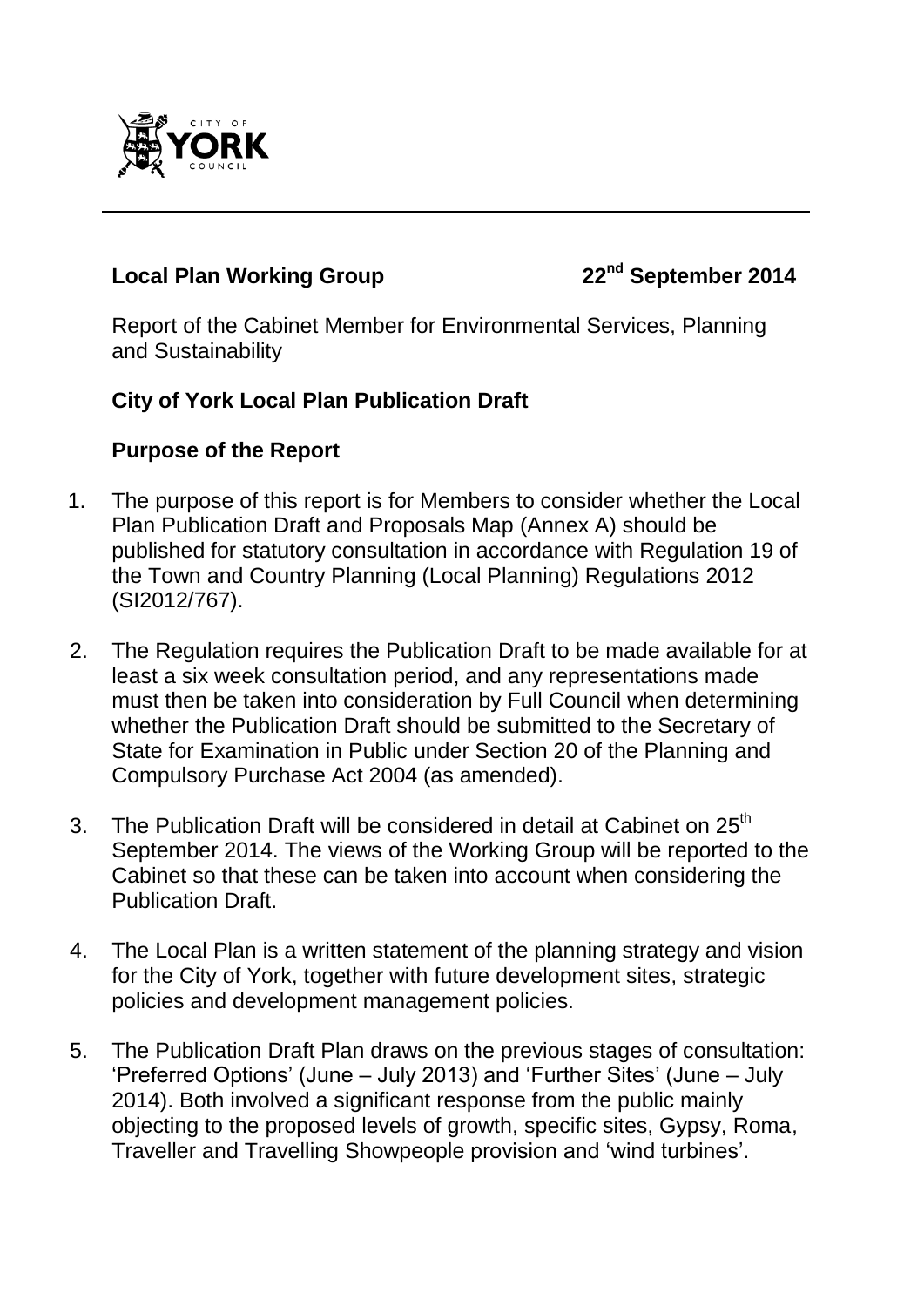- 6. Subject to Member approval the intention is to commence the statutory six week consultation stage in October. The matter will then be reported to Full Council, at which time any representations will be considered, and a decision taken as to whether the Publication Draft should be submitted to the Secretary of State for Examination in Public
- 7. The following Annexes contain information that Members need to consider when making a judgement about the content of the Publication Draft. They are available from the author of the report and on-line:
	- Annex B: Summary of the Previous Stages of Consultation;
	- Annex C: Sustainability Appraisal / Strategic Environmental Assessment;
	- Annex D: Heritage Impact Appraisal:
	- Annex E:Transport Infrastructure Investment Requirements Study;
	- Annex F: Infrastructure Delivery Plan;
	- Annex G: Duty to Cooperate;
	- Annex H: List of Further Published Evidence:
	- Annex I: Community Impact Assessment; and
	- Annex J: Habitat Regulations Assessment.

## **Background**

- 8. The Economic and future success of York is intrinsically linked to maintaining the city's internationally recognised unique built and natural environment and meeting the housing and social needs of its residents. This interrelationship is reflected in the high level strategies produced for the city, providing the context for the Local Plan.
- 9. Members are reminded that planning policy sits within a national regulatory framework; non-compliance with that framework means that planning decisions by the local authority can be successfully challenged both in the Courts and through the Secretary of State. Failure to adopt a compliant Local Plan, given the expectations embodied in the National Planning Policy Framework (NPPF), leaves undeveloped areas of the city vulnerable to development proposals which the Council will be unable to stop.
- 10. The Local Plan responds to the Strategy for York 2011-2025 (2011) which sets out a long term vision for the city shown overleaf: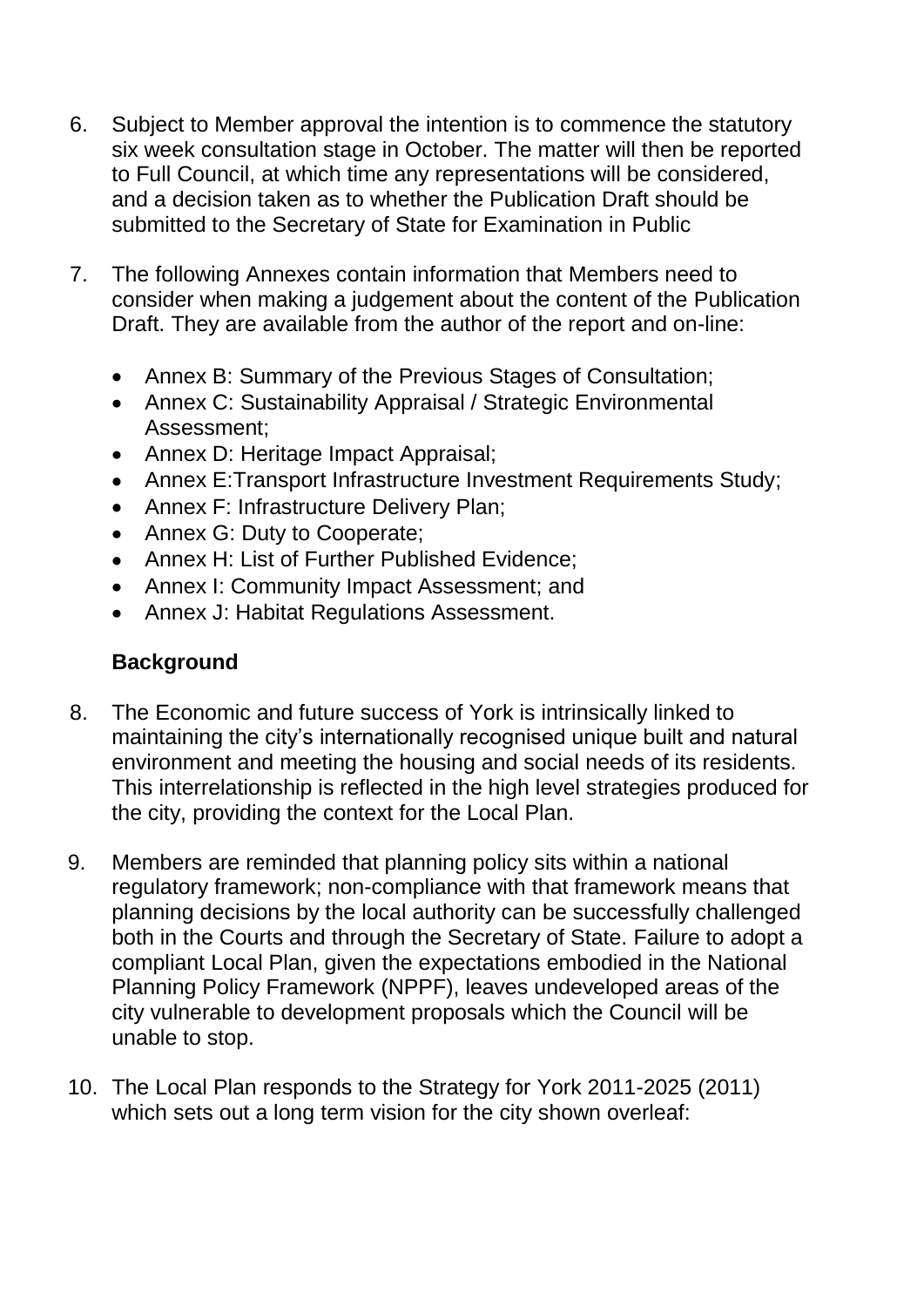*York: A City Making History*  Making our mark by:

- *building confident, healthy and inclusive communities;*
- *being a leading environmentally-friendly city;*
- *being at the forefront of innovation with a diverse and thriving economy;*
- *being a world class centre for culture, education and learning for all; and*
- *celebrating our historic past and creating a successful and ambitious future.*
- 11. It also reflects the current Council Plan 2011-2015 (2011) which sets out the Council's priorities and a number of targets that the Council is committed to meeting in relation to each of the five priority areas. The priorities are to:
	- create jobs and grow the economy;
	- get York moving;
	- build strong communities;
	- protect vulnerable people; and
	- protect the environment.
- 12. It is recognised however that growth and change must be achieved in a sustainable way. The Council's Climate Change Framework and Climate Change Action Plan (2010) sets out the overarching ambition of York to accelerate actions to reduce carbon emissions across the city. It illustrates the actions already on-going across York and highlights the key areas the city needs to begin to drive forward in order to eventually reach the ambitious targets of a 40% reduction in Carbon Dioxide  $(CO<sub>2</sub>)$ emissions by 2020 and the national Climate Change Act (2008) 80% reduction in  $CO<sub>2</sub>$  emissions by 2050.

# **City of York Local Plan**

13. The City of York Local Development Framework (LDF) Core Strategy was submitted to the Secretary of State on 14th February 2012*,* just before the new NPPF was issued. Following an exploratory meeting with the Inspector on 23<sup>rd</sup> April 2012 the Director of City and Environmental Services wrote to the Inspector on  $28<sup>th</sup>$  May 2012 to inform him of the decision to reluctantly recommend to Council the withdrawal of the Core Strategy. This course of action was approved by Council on 12<sup>th</sup> July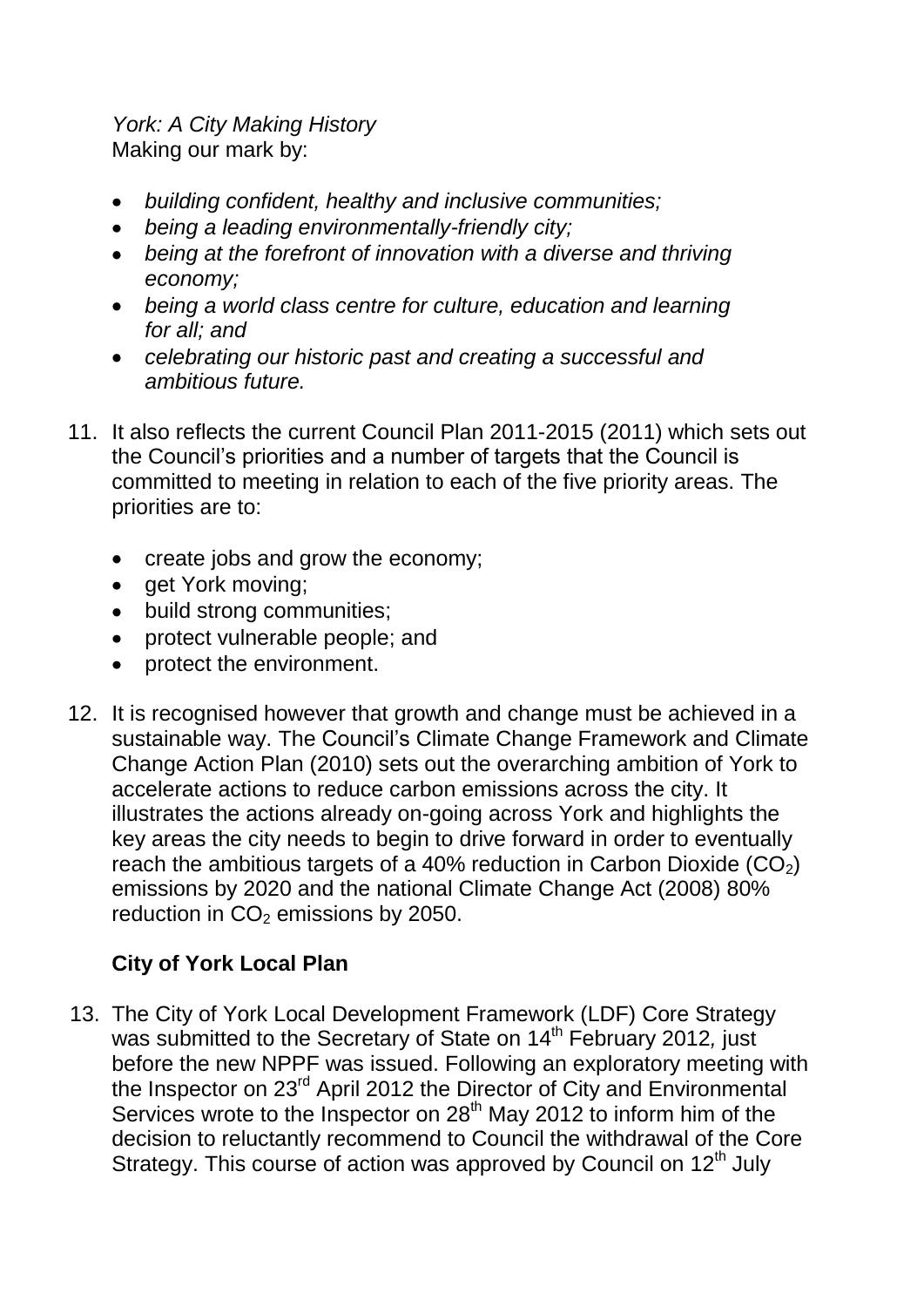2012 and the City of York Core Strategy Examination was ceased. The key reasons were:

- the LDF was overtaken by publication of the NPPF;
- moving to a Local Plan would include site allocations, critical to supporting and delivering growth;
- considering allocations would enable a clearer and practical focus on viability and deliverability; and
- the approval of the Community Stadium required the reviewing of the retail evidence base/city centre policies.
- 14. Reflecting the Government's views of plan making and the movement away from a folder of development plan documents to a single plan, in October 2012 Cabinet instructed Officers to begin work on an NPPF compliant Local Plan for York. The production of a Local Plan allowed for the creation of a planning strategy that responded to relevant contemporary issues facing York, such as the city's ambitious growth agenda and defining a permanent Green Belt, alongside responding to those issues arising from the current position of the national economy.
- 15. Under the NPPF, published in March 2012, there is considerable pressure to get an adopted plan in place as soon as possible. Failure to do so will leave the city vulnerable to having applications decided in line with the NPPF rather than local determined policies. It is particularly important to clearly define a permanent Green Belt for York. Whilst York has had a draft Green Belt since the 1950s this has remained in draft form. Currently the principle of York's Green Belt is set through the saved aspects of the Yorkshire and the Humber Regional Spatial Strategy (RSS) but this effectively represents an interim position. Failure to address this issue will leave the locally authority vulnerable through planning applications to an unplanned approach and inappropriate development.
- 16. Using the evidence base work and consultation undertaken as part of the LDF process as a starting point the Council therefore commenced work on the production of a Local Plan working to an ambitious timetable. In summary this has included the key stages outlined below.
	- 'Call for Sites' in Autumn 2012 a comprehensive 6 week consultation was carried out, asking developers, landowners, agents and the public to submit land which they thought had potential for development over the next 15-20 years.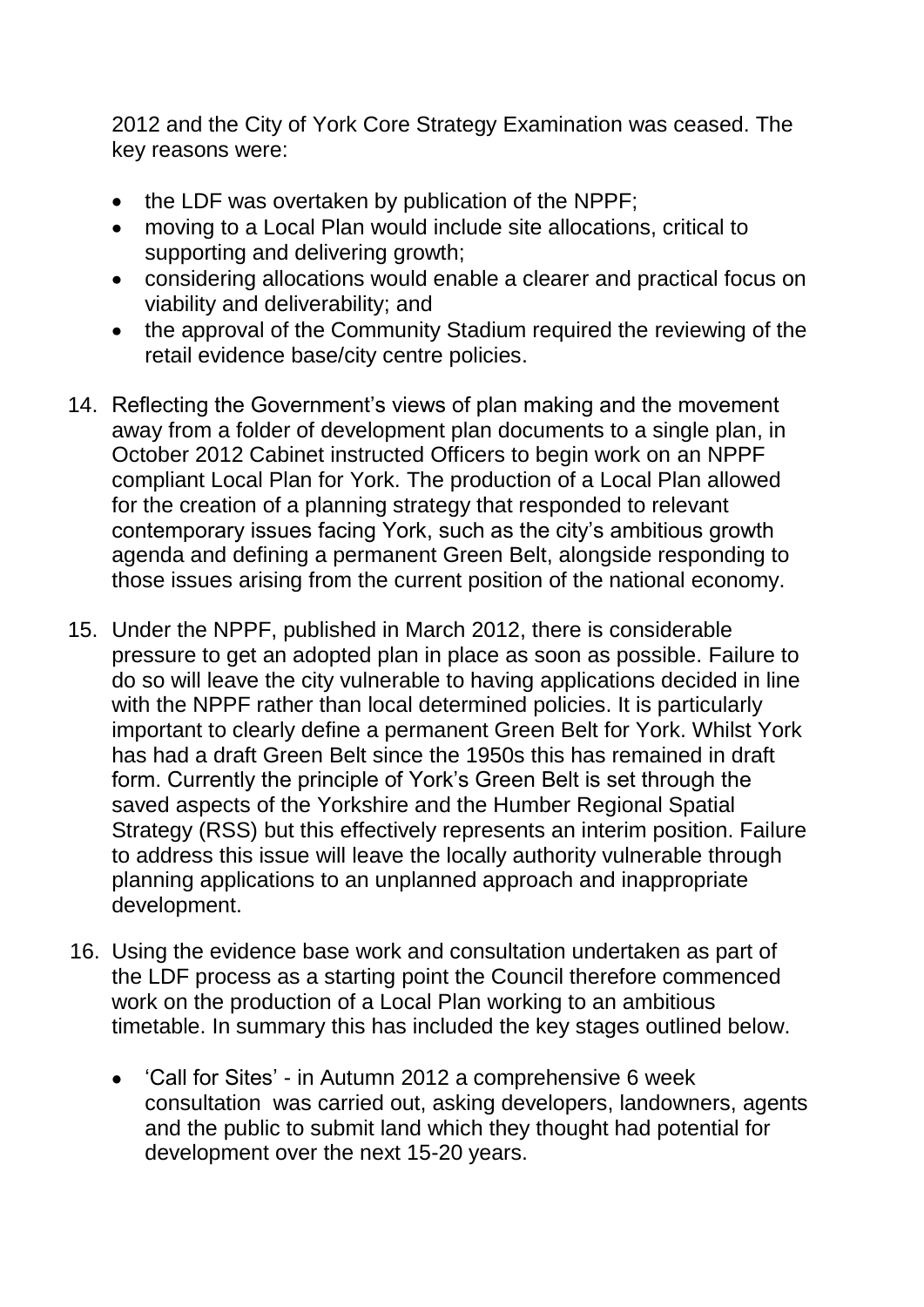- In October 2012 a series of visioning workshops were held which included speakers Mike Childs (Head of Policy, Research and Science at Friends of the Earth); John Hocking (Executive Director of the Joseph Rowntree Housing Trust); and Stephen Joseph (Chief Executive for Campaign for Better Transport). The workshops included key stakeholders and were focussed around the City of York Council Plan Themes for 2011-2015.
- A Preferred Options Draft Local Plan was subject to consultation between June and July 2013. As reported to Members in autumn last year approximately 5,000 responses were received including around 17,000 comments and a further 9,000 individuals signed petitions, the highest number of responses ever received in York for a consultation of this type. The majority of concerns/objections from respondents related to: the overall level of development proposed for York; specific housing sites; sites for Gypsies, Roma, Travellers and Travelling Showpeople; and wind turbines.
- A Further Sites consultation was undertaken in June and July 2014 on potential new sites and boundary changes on some of the sites originally identified. The aim of this consultation was to help inform future recommendations on the portfolio of sites for inclusion in the publication draft Local Plan. The Council received around 4,500 responses.
- 17. A summary of the preferred options stage and further sites consultation is included as Annex B to this report. In addition full responses, redacted to remove personal details, are also available online.

## **Local Plan Content**

Vision

- 18. The Local Plan's Vision and outcomes respond to the planning issues, challenges and opportunities facing York, and public consultation. The Vision and outcomes are described in terms of the following interconnected priorities:
	- Create Jobs and Grow the Economy;
	- Get York Moving;
	- Build Strong Communities; and  $\bullet$
	- Protect the Environment.
- 19. The Local Plan aims to deliver sustainable development in planning terms for York whilst addressing climate change and supporting social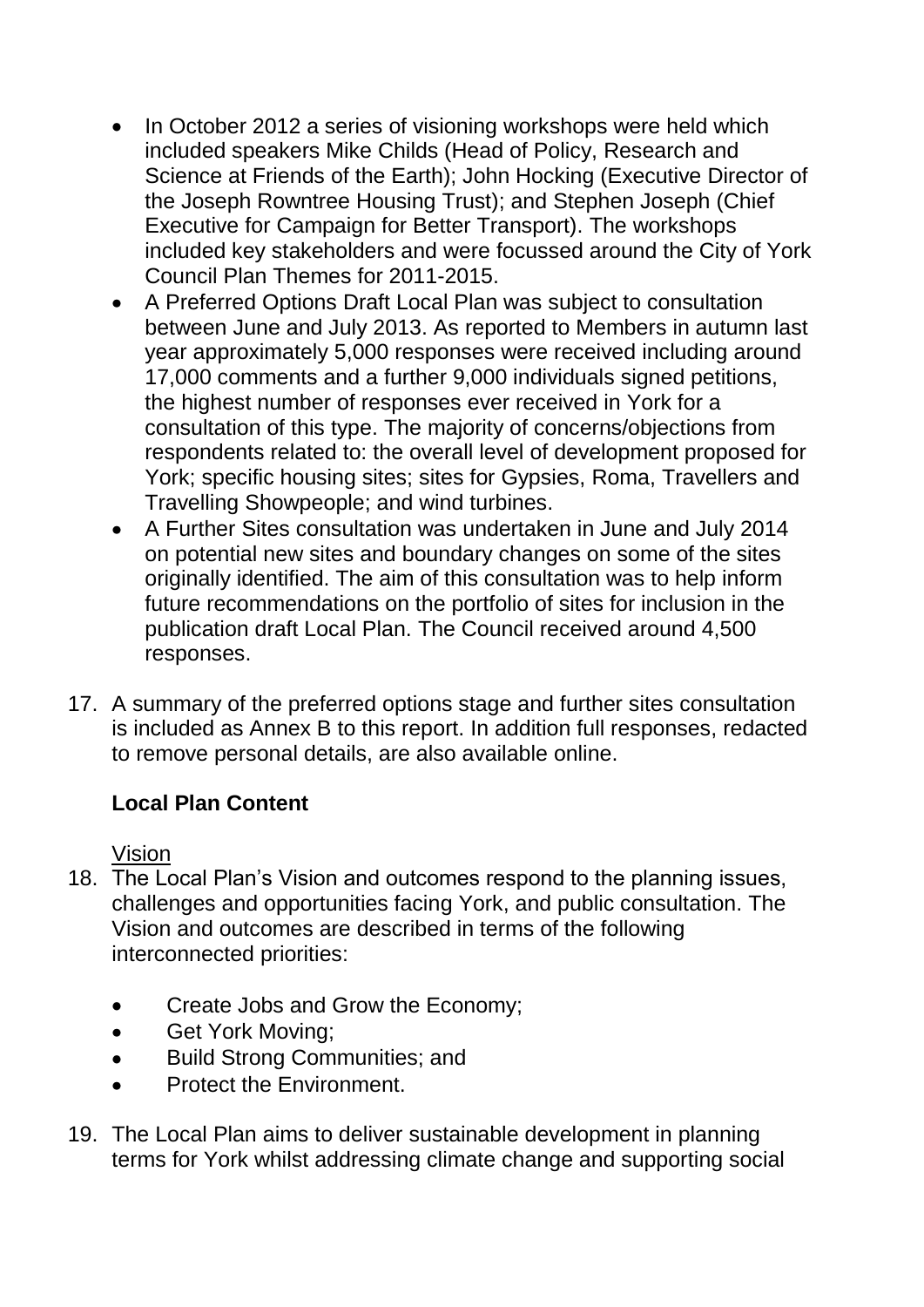inclusivity; these broad priorities cut across all four of the above. The sections of the Local Plan support the delivery of these high level objectives whilst the spatial strategy responds to all of the main objectives.

#### Spatial Strategy

- 20. The Spatial Strategy is driven by the need to achieve economic and housing growth whilst identifying the key principles that will shape the future development of the city. In summary these include the following.
	- Conserving and enhancing York's historic and natural environment. This includes the city's character and setting and internationally, nationally and locally significant nature conservation sites, green corridors and areas with an important recreation function.
	- Ensuring accessibility to sustainable modes of transport and a range of services.
	- Preventing unacceptable levels of congestion, pollution and/or poor air quality.
	- Ensuring flood risk is appropriately managed.
	- Where available and viable, the re-use of previously developed land will be encouraged.
- 21. In addition deliverability is a key consideration and an appraisal of potential development sites has been undertaken to establish realistic assumptions about the availability, suitability and economic viability of land to accommodate future development.
- 22. The Spatial Strategy includes policies on: the role of the Green Belt; Safeguarded Land; York City Centre; Areas of Opportunity – York Central and Castle Piccadilly; and bespoke policies for the four largest Strategic Sites – Whinthorpe; East of Metcalfe Lane; Clifton Gate; and Land North of Monks Cross.
- 23. The Spatial Strategy also introduces the overall levels of employment and housing growth. Further information relating to this work is listed in Annex H to this report. It indicates that development during the plan period will be consistent with the priorities below:
	- The provision of sufficient land to accommodate over 13,500 new jobs that will support sustainable economic growth, improve prosperity and ensure that York fulfils its role as a key economic driver within both the Leeds City Region and the North Yorkshire and York Sub Region.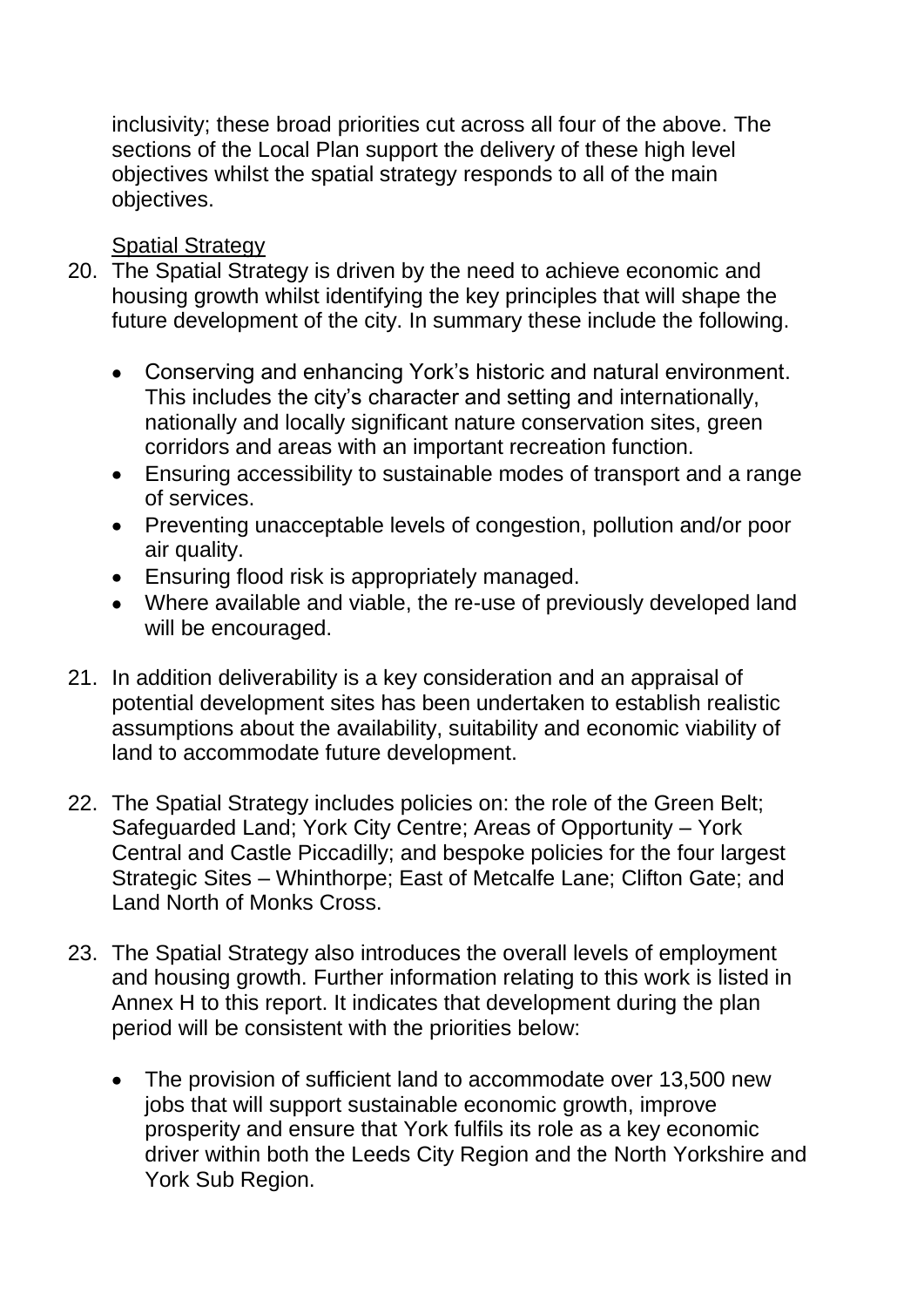- A minimum annual provision of 996 new dwellings over the plan period. During the first six years of the plan (five post adoption) a 20% buffer will be applied to this figure equating to a delivery rate of 1170 dwellings per annum. This will enable the building of strong, sustainable communities through addressing the housing and community needs of York's current and future population, including that arising from economic and institutional growth. Additional delivery to help address the City's affordable housing need will be encouraged.
- 24. Section 4 'Economy and Retail' of the plan identifies sufficient Employment Sites to meet this requirement and Section 5'Housing' sufficient housing sites. These are also shown on the Proposals Maps (See Annex A). All sites have been assessed using a methodology based on the Local Plan Spatial Strategy and subject to work relating to viability and deliverability (listed in Annex H and available online).
- 25. The Spatial Strategy also details the plans approach to Safeguarded Land. The Local Plan will define the extent of and boundaries for the York Green Belt. To give the Green Belt the permanence it requires that these boundaries will need to endure beyond the end date of the Plan. We have taken this to mean at least 10 years beyond the life of the plan i.e. to around 2040. Because of the development pressures that York needs to manage the Local Plan identifies land which will be excluded from the Green Belt and held in reserve to be considered for development at a future review of the Plan. Such land is referred to as safeguarded land. The NPPF includes policy to identify and safeguard such land (Paragraphs 83 and 85). This policy makes clear that the safeguarded land can only be considered for development through a review of the Plan.

The Built and Natural Environment

26. The Plan includes policies to protect and enhance York's heritage by ensuring new development is of the highest quality standards in urban design and public realm. The Green Infrastructure chapter recognises the need to protect and enhance York's biodiversity, open space and green corridors whilst promoting accessibility to encourage opportunities for sport and recreation, and restore and recreate sites of priority species and habitats. The Plan will protect and preserve York's setting and special character by ensuring that inappropriate development is not permitted in the Green Belt and allow for the development of further SPDs on heritage, Green Infrastructure and air quality.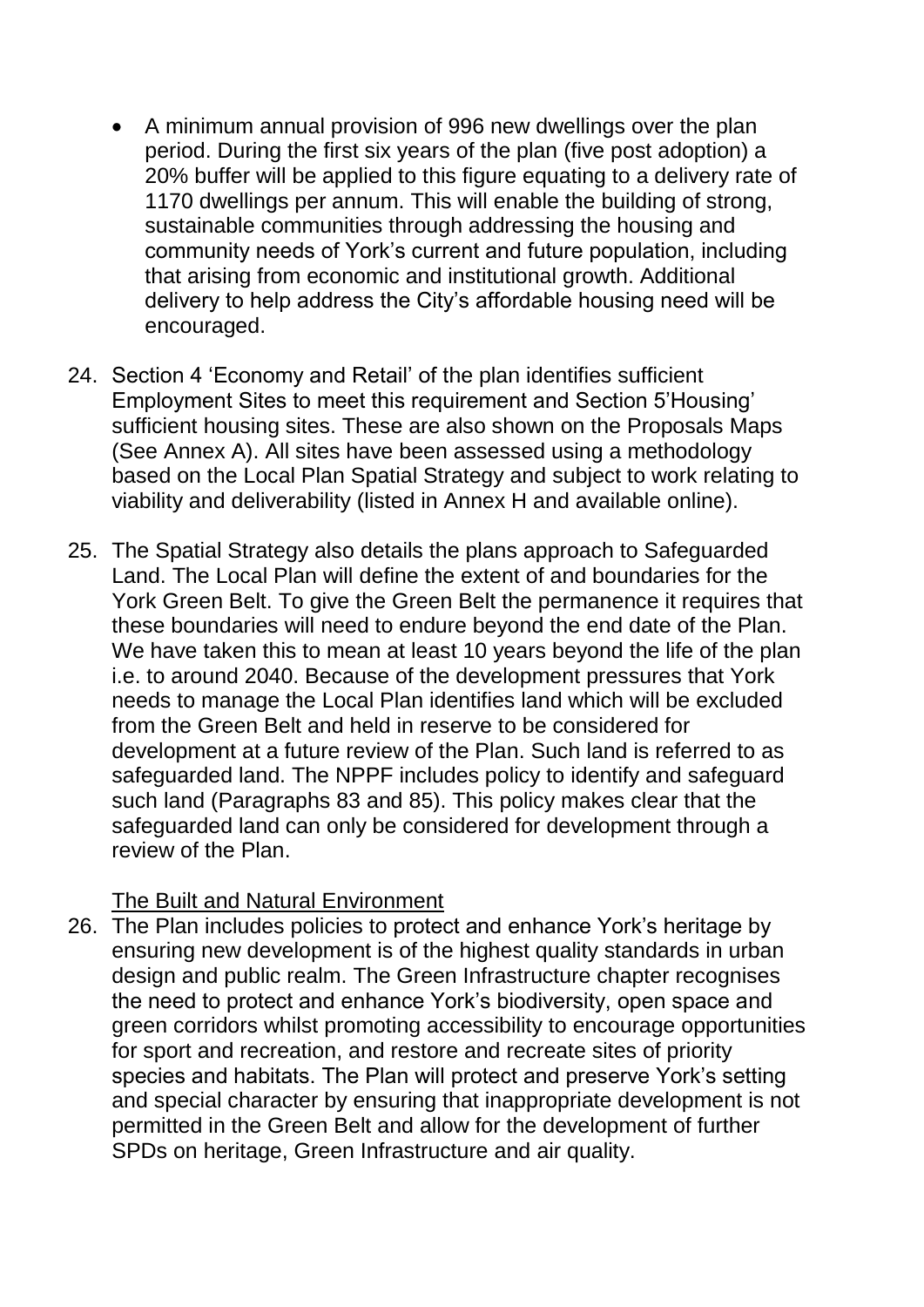- 27. The Plan will safeguard the city's natural resources and ensure environmental protection. Flood risk will be reduced by ensuring that new development is not subject to flooding and where possible contributes to its reduction through sustainable urban drainage schemes. The climate change chapter will ensure that sustainable design techniques are incorporated into new developments and maximize the generation and use of low carbon/renewable energy resources to reduce York's carbon footprint, with increased emphasis on solar, and help adapt to and mitigate against climate change. Air quality will be improved and other environmental nuisances limited.
- 28. The importance of reducing waste levels through the reducing, reusing and recycling hierarchy, and identifying the general provision of appropriate sites for waste provision is addressed in the Local Plan. The need to safeguard natural mineral resources and maximise the production and use of secondary aggregates is also addressed.

## **Transport**

- 29. The Plan promotes sustainable transport as a means of achieving sustainable development and includes public transport, walking and cycling improvements. Nevertheless it also recognises from evidence gathered there is a need for significant investment in transport infrastructure to deliver the growth ambition for the City. Principally this includes:
	- the full dualling of the A1237 with at grade junction improvements;
	- improvements to the Grimston Bar junction,  $\bullet$
	- a new rail station at Haxby;  $\bullet$
	- new, expanded or relocated Park and Ride sites;  $\bullet$
	- Making York station HS2 ready;  $\bullet$
	- enhancement of junctions and other highway enhancements to  $\bullet$ improve public transport reliability and journey times; and
	- encouragement of proposals in the city centre that promote  $\bullet$ accessibility and movement, particularly those that prioritise pedestrian and cycle movements and improve linkages between key places such as the railway station, York Central, the Minster, Castle Piccadilly, Hungate and Universities.

# **Transport Impact**

30. The Local Plan 'Transport Infrastructure Investment Requirements Study', undertaken by consultants Parsons Brinckerhoff (included as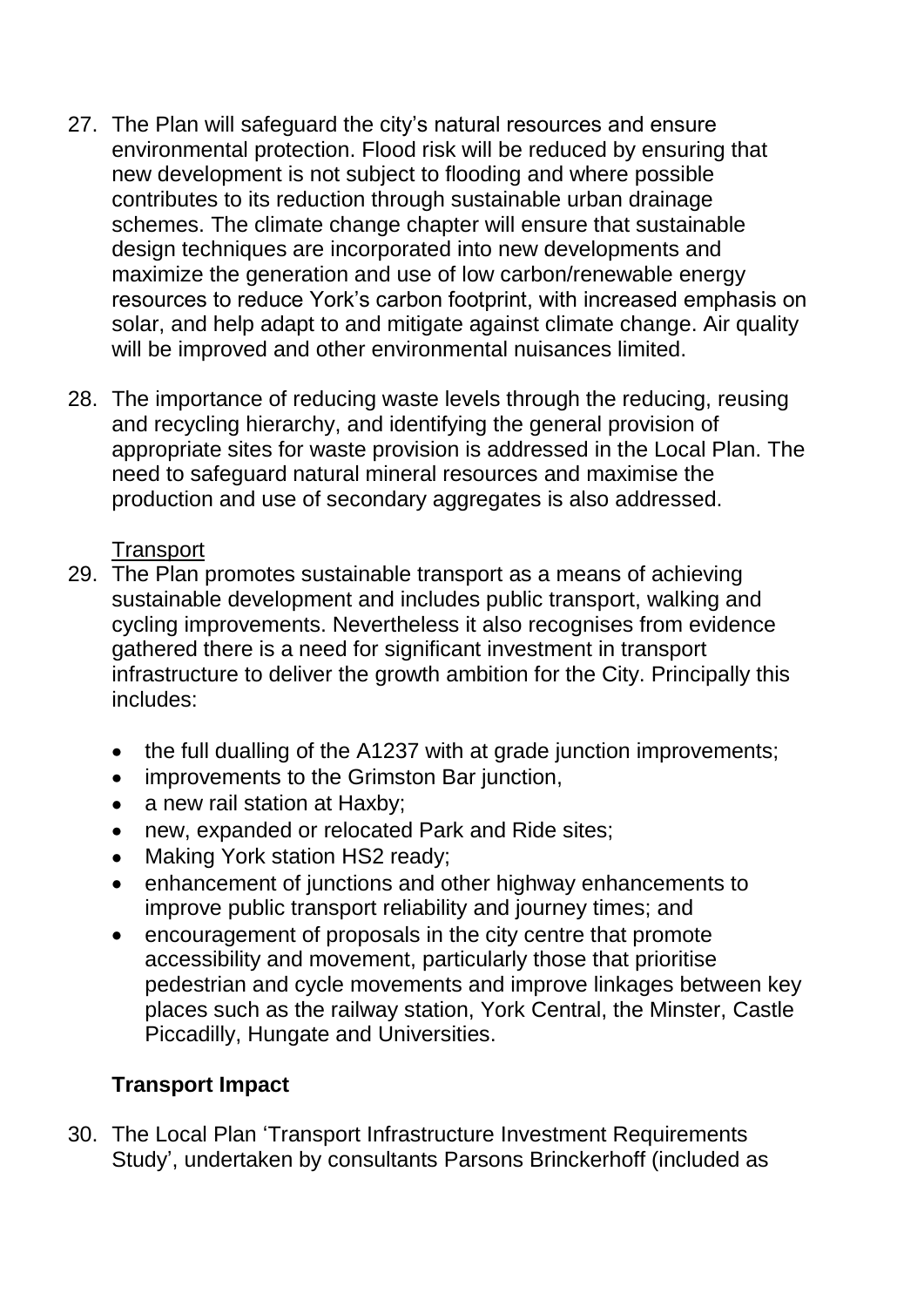Annex E), describes the impacts on the highway network by 2030/31, as a result of both development traffic arising from the Local Plan's growth intentions for housing and employment together with background traffic growth. It then identifies, taking on-board outcomes and recommendations from several inter-related transport studies, potential mitigation measures, ranging from actions to minimise trips generated by development through to substantial improvements to York's transport network, to alleviate congestion issues in areas of network stress on the local highway network and the Strategic Road Network (i.e. the A64) within the City of York authority area.

- 31. The Transport Infrastructure Investment Requirements Study (Annex E), together with the Local Plan Infrastructure Delivery Plan (IDP), Attached as Annex F, presents around a £300m investment package for transport, which includes full dualling of the A1237 (with at-grade junction improvements). The aim of this package is to minimise delays across the network as development in the city proceeds. By 2030 delay is projected to be approaching double the current level in the pm peak and approximately 77% higher in the am peak with this package in place.
- 32. The Transport Infrastructure Investment Requirements Study and the IDP also set out the funding mechanisms in place or to be pursued to secure the investment necessary to deliver the transport package.

## **Sustainability Appraisal**

33. When producing Local Plans, authorities are required to consider, at each stage of production, the impacts their proposals are likely to have on sustainable development. This is done through undertaking a Sustainability Appraisal (incorporating a Strategic Environmental Assessment) of the document concerned. The outputs from the Sustainability Appraisal (SA/SEA) are provided as Annex C for Members to consider along side the Local Plan Publication Draft document. Aligned to this is the need to carry out a Habitat Regulations Assessment. This is provided as Annex J.

#### **Heritage Impact Appraisal**

34. In order to develop a sound basis for informed decision making, a Heritage Impact Appraisal has been undertaken. The purpose of this Heritage Impact Appraisal is to assess the sites and polices of the City of York Local Plan in terms of whether they will conserve or enhance the special characteristics of the city. The historic and natural environment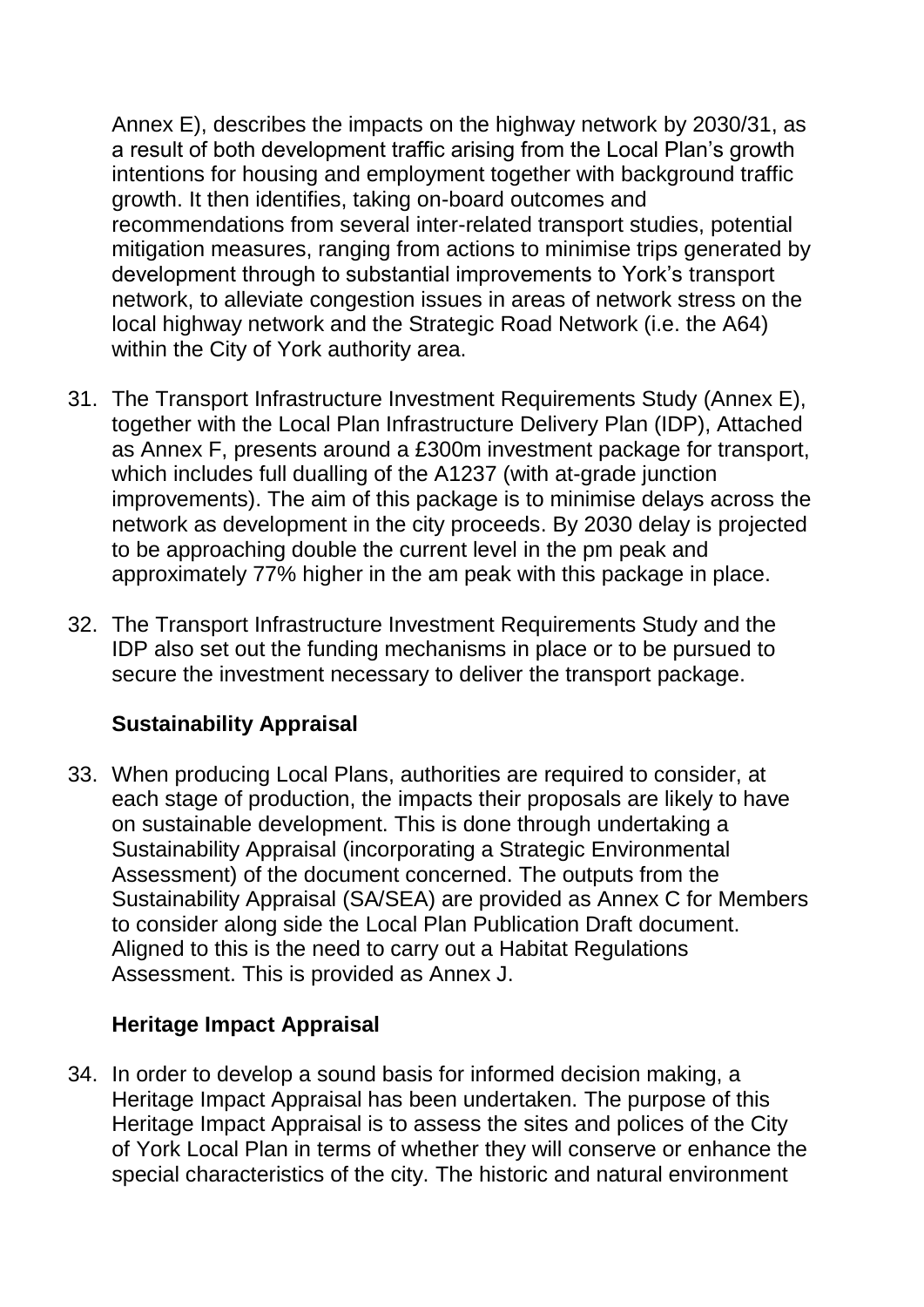policy framework for the city is established by the Heritage Topic Paper and the principle characteristics identified within in it; these form the basis of the Heritage Impact Appraisal which is provided as Annex D.

# **Duty to Co-operate**

- 35. The Localism Act (2011) requires that local planning authorities demonstrate co-operation in plan making with adjoining or nearby authorities and other organisations in relation to cross boundary issues. Section 110 of the Localism Act transposes the Duty to Co-operate into the Planning and Compulsory Purchase Act 2004 and introduces Section 33A, which sets out a Duty to Co-operate in relation to the planning of sustainable development ('the Duty'). The Duty applies to all local planning authorities, county councils and 'prescribed bodies' and requires that they must co-operate with each other in maximising the effectiveness with which development plan documents are prepared. Further detail on how the provisions of the Act should be implemented is provided within the NPPF. The NPPF states that Local Planning Authorities are expected to demonstrate evidence of having effectively cooperated to plan for issues with cross boundary impacts when Local Plans are submitted for examination.
- 36. With regard to the Leeds City Region (LCR), the City of York is represented at member level on the LCR Local Authority Joint Committee (Leader) and the Transport Panel (Cabinet Member). It is also represented, at officer level, on the Heads of Planning Group and the LCR Connectivity Partnership. With regard to North Yorkshire the City of York is represented on the Local Government North Yorkshire and York (LGNYY) Leaders' Board and currently chairs (Cabinet Member) the LGNYY Spatial Planning and Transport Board.
- 37. Work undertaken so far in relation to the duty to cooperate is included as Annex G to this report. In addition it is proposed that reports be prepared as appropriate to these groups outlining the approach taken in the Local Plan and highlighting and analysing cross boundary issues.

## **Status of the Local Plan in decision making**

38. Officers have considered the status of the Local Plan in influencing planning decisions at this stage in its preparation. In general, the Plan is a material consideration and it will only have any weight where the policy is in accordance with the NPPF.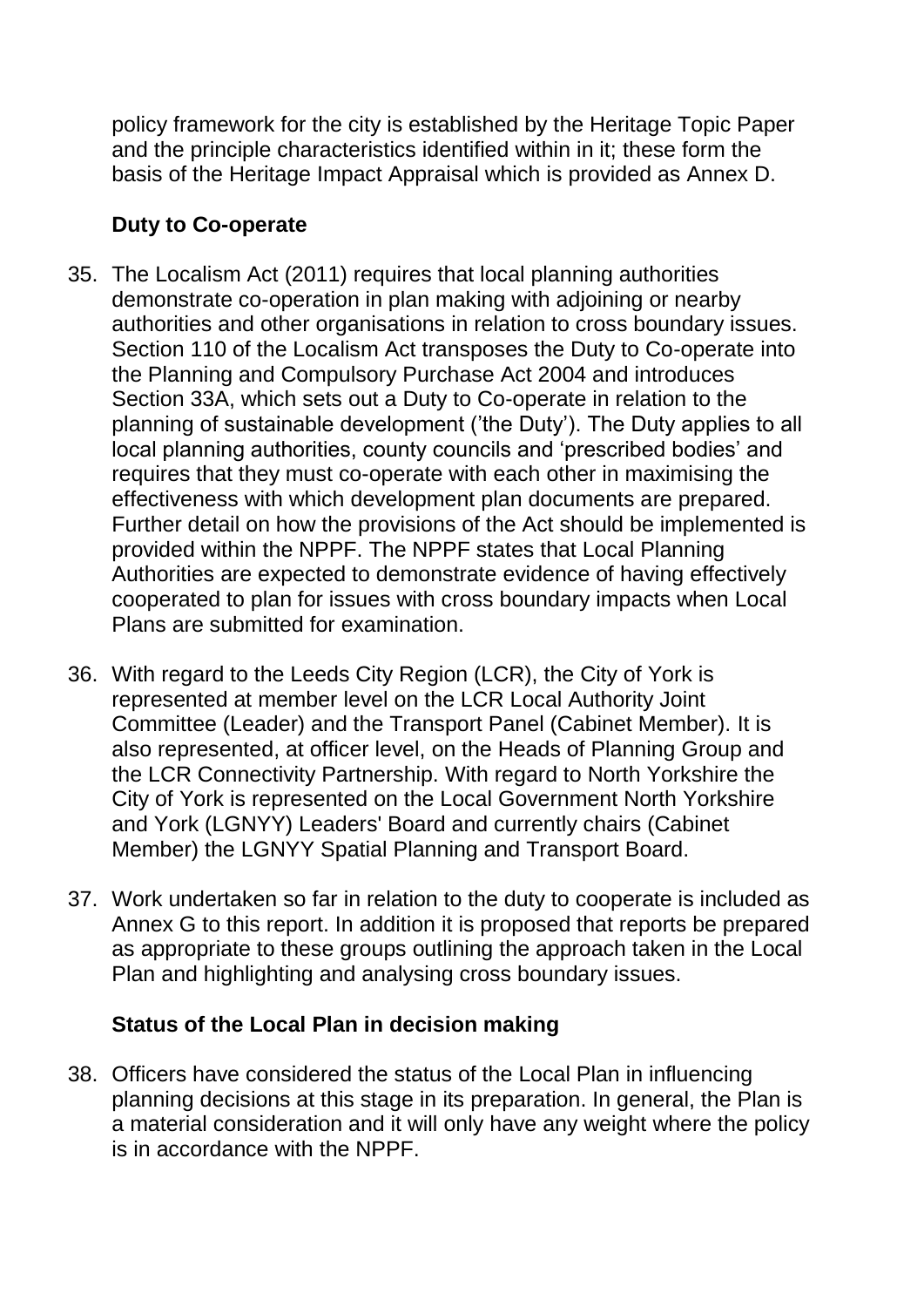- 39. The NPPF sets out at Paragraph 216 that "decision makers may give weight (unless material considerations indicate otherwise) to relevant policies in emerging plans according to:
	- the stage of preparation of the emerging plan (the more advanced the preparation, the greater the weight that may be given);
	- the extent to which there are unresolved objections to relevant  $\bullet$ policies (the less significant the unresolved objections, the greater the weight that may be given); and
	- the degree of consistency of the relevant policies in the emerging  $\bullet$ plan to the policies of this Framework (the closer the policies in the emerging plan to the policies in the Framework, the greater the weight that may be given)."

## **Consultation**

- 40. The preparation of the publication draft of the Local Plan follows on from the previous LDF process. The Local Plan Preferred Options and Further Sites documents were subject to considerable consultation and publicity which has been considered in drafting the Local Plan Publication Draft attached as Annex A to this report. Due to an administrative error a minority of those people registered on the Local Plan database were not contacted by email during the Further Sites consultation. At the same time, the Further Sites document was publicised and debated through various media and in numerous ways during June and July. Officers therefore consider that the consultation was in compliance with the Council's Statement of Community Involvement.
- 41. If Members approve the Publication Draft, the document will be subject to a six week consultation period beginning in October 2014. Consultation will be carried out in conformity with the Councils adopted Statement of Community Involvement and the requirements of the 2012 Regulations. Comments received as part of the consultation will then be considered by officers and reported to Full Council.
- 42. As a part of the publication consultation, officers intend to present key pieces of evidence in the most accessible way possible with the aim of promoting public engagement.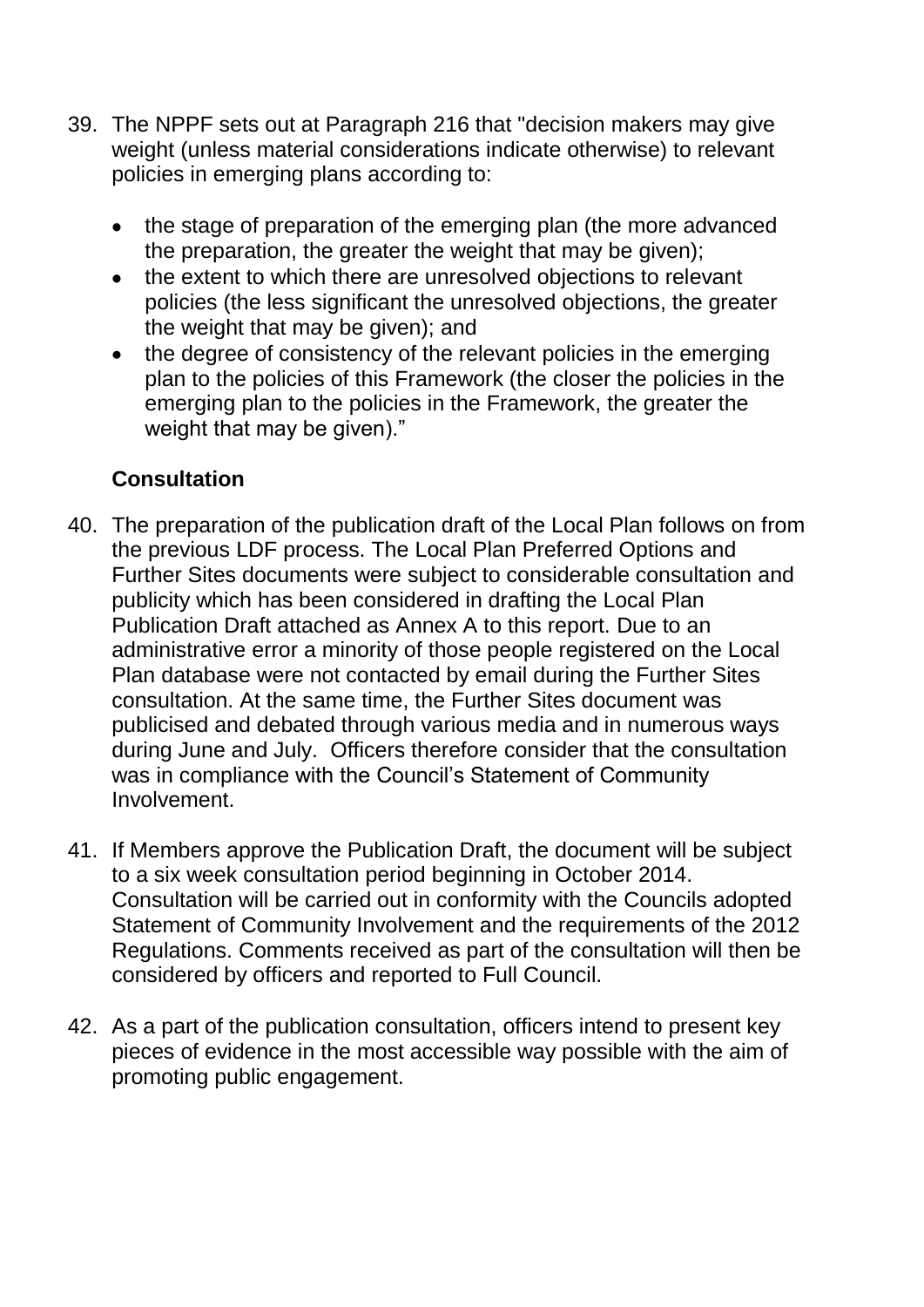# **Options**

43. Officers request that Members consider the following options for Cabinet relating to the Local Plan Publication Draft document:

**Option 1:** That Cabinet, subject to any recommended changes, approve the Publication Draft attached as Annex A, along with supporting information for public consultation in accordance with Regulation 19 of the 2012 Regulations. Furthermore that Cabinet request that Officers prepare a report for Council on the outcomes of this consultation along with a recommendation regarding whether it is appropriate to submit the Publication Draft for Public Examination pursuant to Section 20 of the 2004 Act.

**Option 2:** That Cabinet request that officers make changes to the Publication Draft and produce a further report and draft for consideration.

# **Analysis of Options**

- 44. The procedures which the Council is required to follow when producing a Local Plan derive from the Planning and Compulsory Purchase Act 2004 (as amended) and the Town and Country Planning (Local Development) (England) Regulations 2012. The legislation states that a local planning authority must only submit a plan for examination which it considers to be sound. This is defined by the National Planning Policy Framework as being:
	- **Positively Prepared:** based on a strategy which seeks to meet objectively assessed development and infrastructure requirements;
	- **Justified:** the most appropriate strategy, when considered against the reasonable alternatives, based on proportionate evidence;
	- **Effective:** deliverable over its period and based on effective joint  $\bullet$ working on cross-boundary strategic priorities; and
	- **Consistent with national policy:** enable the deliver of sustainable development in accordance with the policies in the Framework.
- 45. The Local Plan Publication Draft included as Annex A to this report is considered by officers to meet these requirements and therefore is suitable to be the subject of a publication consultation; this assessment rests on the factors set out below:
	- it is founded on a robust evidence base;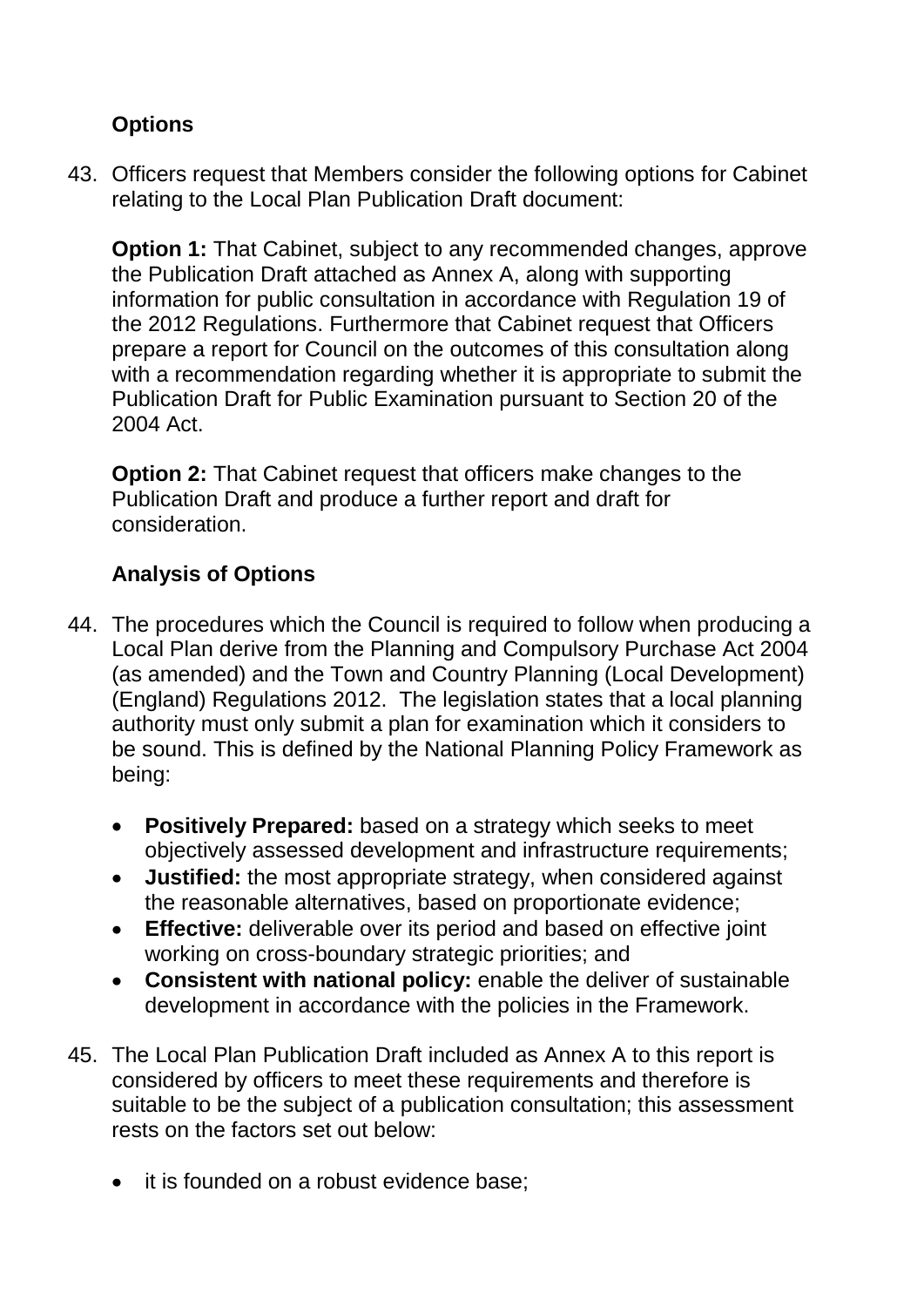- through its development its component parts have been the subject of a considerable amount of public consultation, including with neighbouring authorities and other statutory undertakers;
- it has been subjected to a series of technical assessments including  $\bullet$ those relating to sustainability; heritage; transport and viability and deliverability;
- it is NPPF compliant; and
- it is aligned to the Council's aim and objectives.
- 46. In due course Council will be asked to approve the Publication Draft Local Plan which will be subject to examination by a member of the Planning Inspectorate before being finally adopted. This will include the outcomes of the proposed consultation. Members of Council must only finally make their mind up on whether particular sites should or should not be included with particular designations once that plan comes before them for approval.
- 47. This report will include a recommendation on whether the Publication Draft and accompanying documentation should be submitted to the Secretary of State for public examination pursuant to Section 20 of the 2004 Act.
- 48. For these reasons, Option 1 above is recommended as the most appropriate way forward.

# **Next Steps**

49. It is anticipated, subject to Member approval, that the Local Plan will be published for the six week statutory consultation in October. The outcomes of this consultation could be reported to Council with a recommendation as to whether the plan should be submitted for public examination. The examination would be likely to begin in spring 2015.

# **Council Plan**

- 50. The options outlined above accords with the following priorities from the Council Plan:
	- Create jobs and grow the economy
	- Get York moving
	- Build strong communities
	- Protect the environment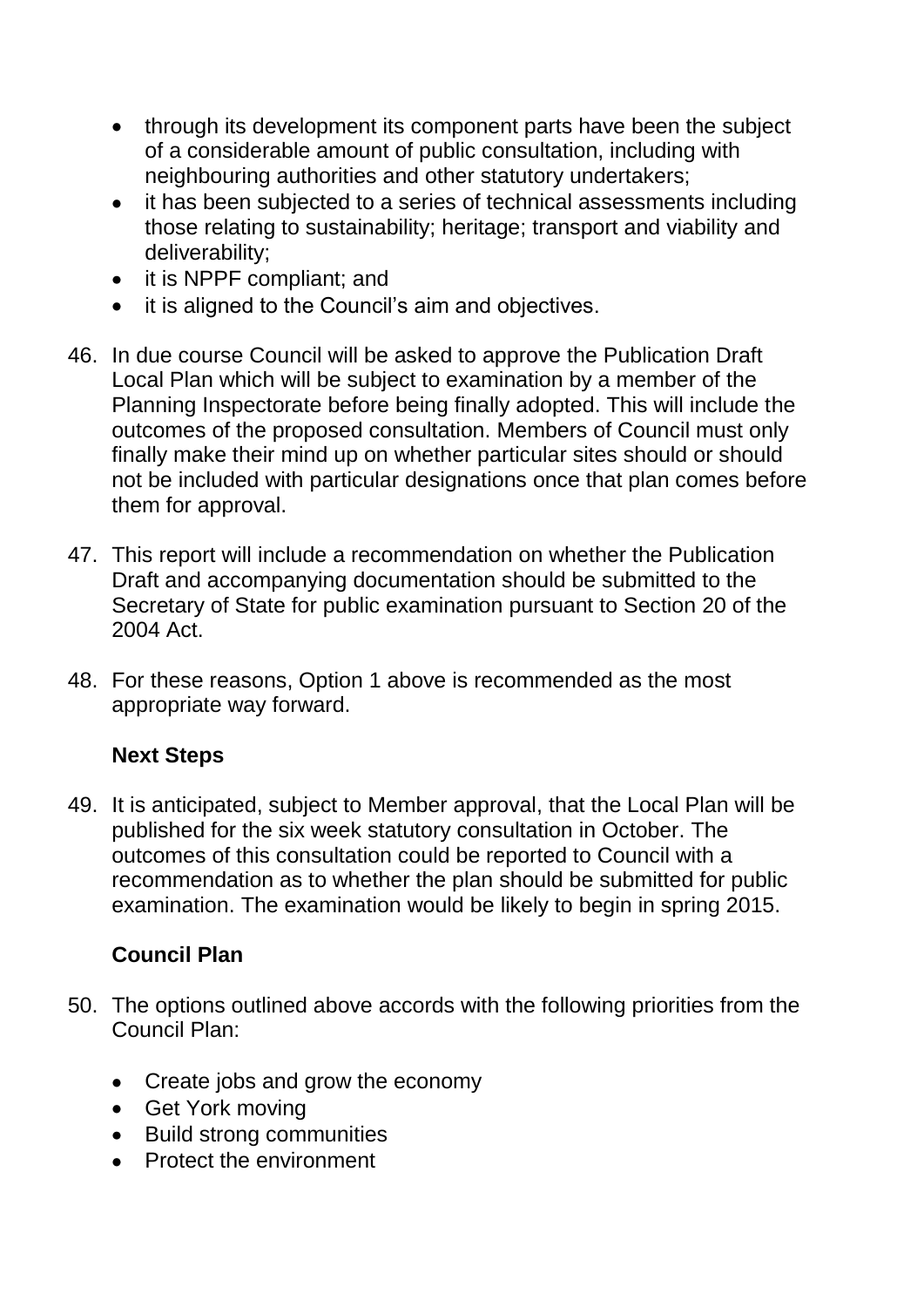## **Implications**

- 51. The following implications have been assessed.
	- Financial Work on the Local Plan is funded through the Local Plan Reserve. A review of the Local Plan reserve is being undertaken to see whether all commitments can be funded. Any potential shortfall in the reserve will be considered as part of the 2015/16 budget process.
	- **Human Resources (HR)** The production of a Local Plan and  $\bullet$ associated evidence base requires the continued implementation of a comprehensive work programme that will predominantly, although not exclusively, need to be resourced within CES.
	- **Community Impact Assessment** A Community Impact Assessment (CIA) has been carried out and highlights the positive impact on the following groups: age, disability and race. The full CIA is attached to this report in Annex I.
	- **Legal** *–* The procedures which the Council is required to follow when producing a Local Plan derive from the Planning and Compulsory Purchase Act 2004 (as amended) and the Town and Country Planning (Local Development) (England) Regulations 2012. The legislation states that a local planning authority must only submit a plan for examination which it considers to be sound. This is defined by the National Planning Policy Framework as being:
		- **Positively Prepared:** based on a strategy which seeks to  $\bullet$ meet objectively assessed development and infrastructure requirements;
		- **Justified:** the most appropriate strategy, when considered against the reasonable alternatives, based on proportionate evidence;
		- **Effective:** deliverable over its period and based on effective joint working on cross-boundary strategic priorities; and
		- **Consistent with national policy:** enable the deliver of sustainable development in accordance with the policies in the Framework.

The Council also has a legal duty to comply with the Statement of Community Involvement in preparing the Plan. (S19(3) 2004 Act). Planning Inspectorate guidance states that "general accordance" amounts to compliance.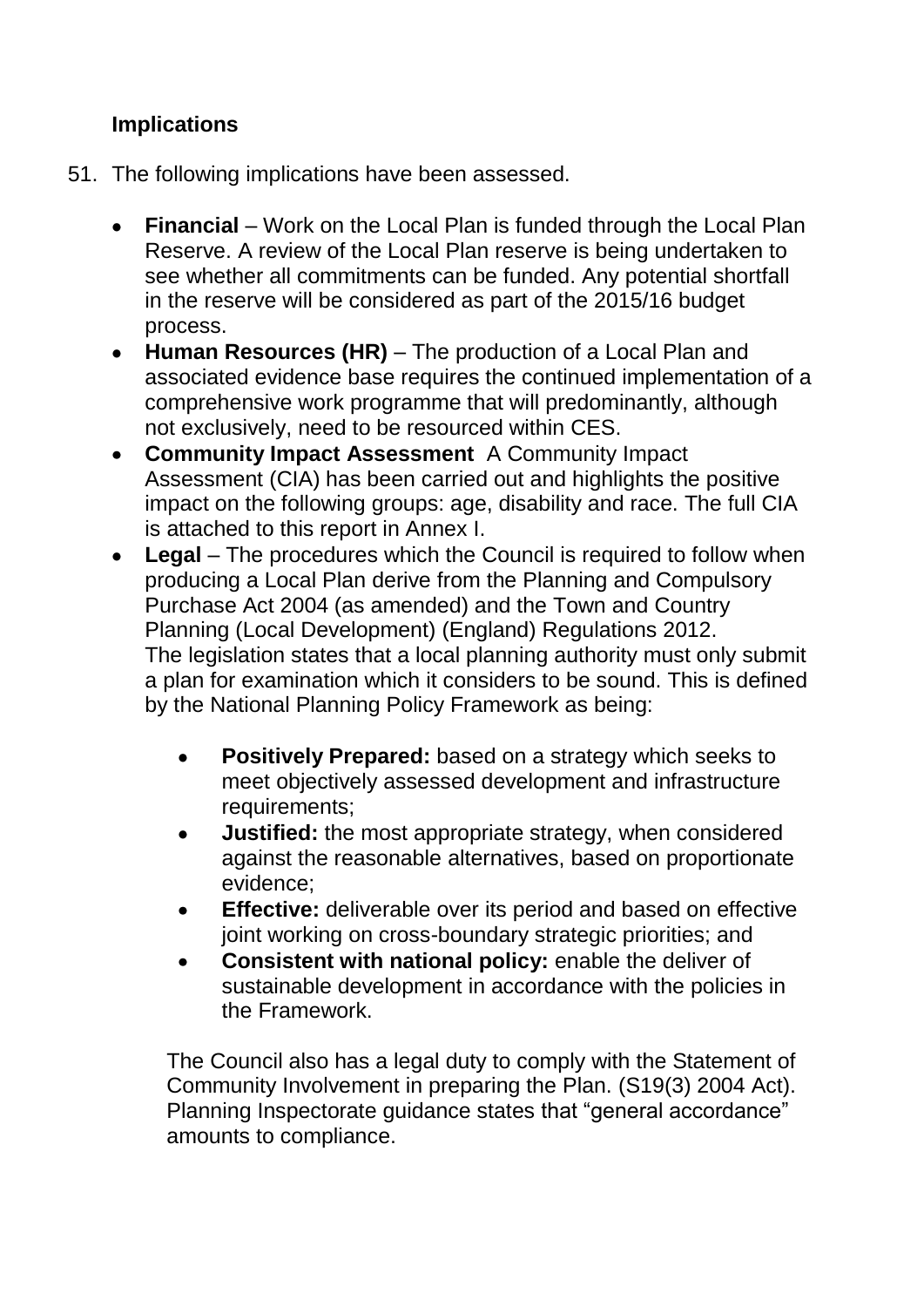The Council also has a legal "Duty to Co-operate" in preparing the Plan. (S33A 2004 Act).

In due course Council will be asked to approve the publication draft Local Plan which will be subject to examination by a member of the Planning Inspectorate before being finally adopted. Members of Council must only finally make their mind up on whether particular sites should or should not be included with particular designations once that plan comes before them for approval.

- **Crime and Disorder**  The Plan addresses where applicable.
- **Information Technology (IT)** The Plan promotes where applicable.
- **Property**  The Plan includes land within Council ownership.
- **Other –** None

#### **Risk Management**

- 52. In compliance with the Council's risk management strategy, the main risks in producing a Local Plan for the City of York are as follows.
	- The risk that the Council is unable to steer, promote or restrict development across its administrative area
	- The potential damage to the Council's image and reputation if a development plan is not adopted in an appropriate timeframe.
	- Risks arising from failure to comply with the laws and regulations relating to Planning and the SA and Strategic Environmental Assessment processes and not exercising local control of developments.
	- Risk associated with hindering the delivery of key projects for the Council and key stakeholders.
	- Financial risk associated with the Council's ability to utilize planning gain and deliver strategic infrastructure.
- 53. Measured in terms of impact and likelihood, the risks associated with this report have been assessed as requiring frequent monitoring.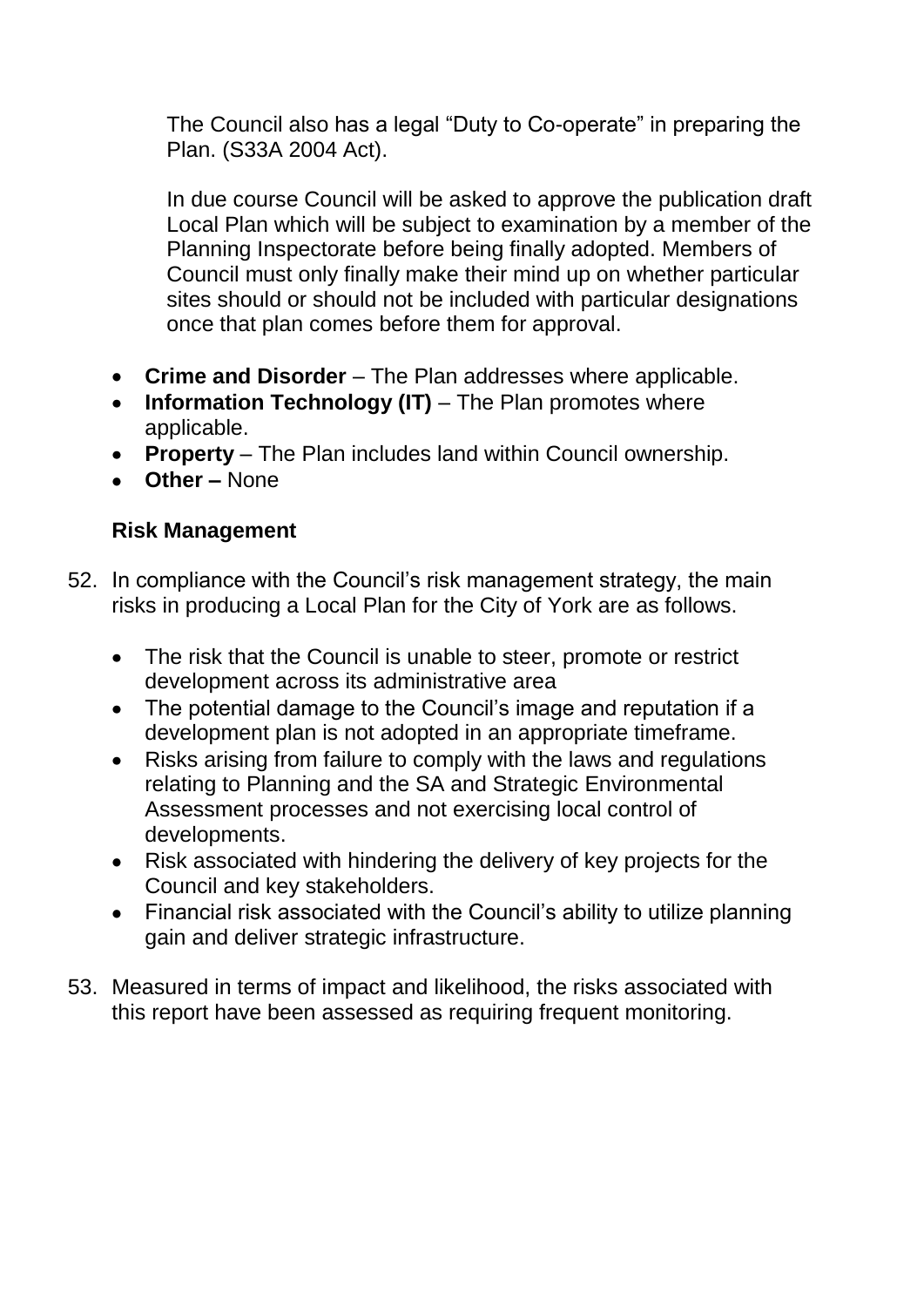#### **Recommendations**

- 54. The Local Plan Working Group recommend Cabinet Members to:
	- (i) subject to any recommended changes, approve the Local Plan Publication Draft (attached as Annex A), along with supporting information for public consultation in accordance with Regulation 19 of the 2012 Regulations.

Reason: So that an NPPF compliant Local Plan can be progressed

(ii) instruct officers to prepare a report for Full Council on the outcomes of this consultation along with a recommendation regarding whether it is appropriate to submit the Publication Draft for public examination pursuant to Section 20 of the 2004 Act.

Reason: So that an NPPF compliant Local Plan can be progressed.

(iii) delegate to the Director of CES in consultation with the Cabinet Member the making of any incidental changes to the Publication Draft prior to consultation that are necessary as a result of the recommendations of Cabinet.

Reason: So that changes recommended as a result of discussions at this meeting can be made.

(iv) delegate to the Director of CES in consultation with the Cabinet Member the approval of a consultation strategy and associated documents.

Reason: To ensure that the proposed methods of consultation are satisfactory to Members and compliant with the 2012 Regulations and Statement of Community Involvement.